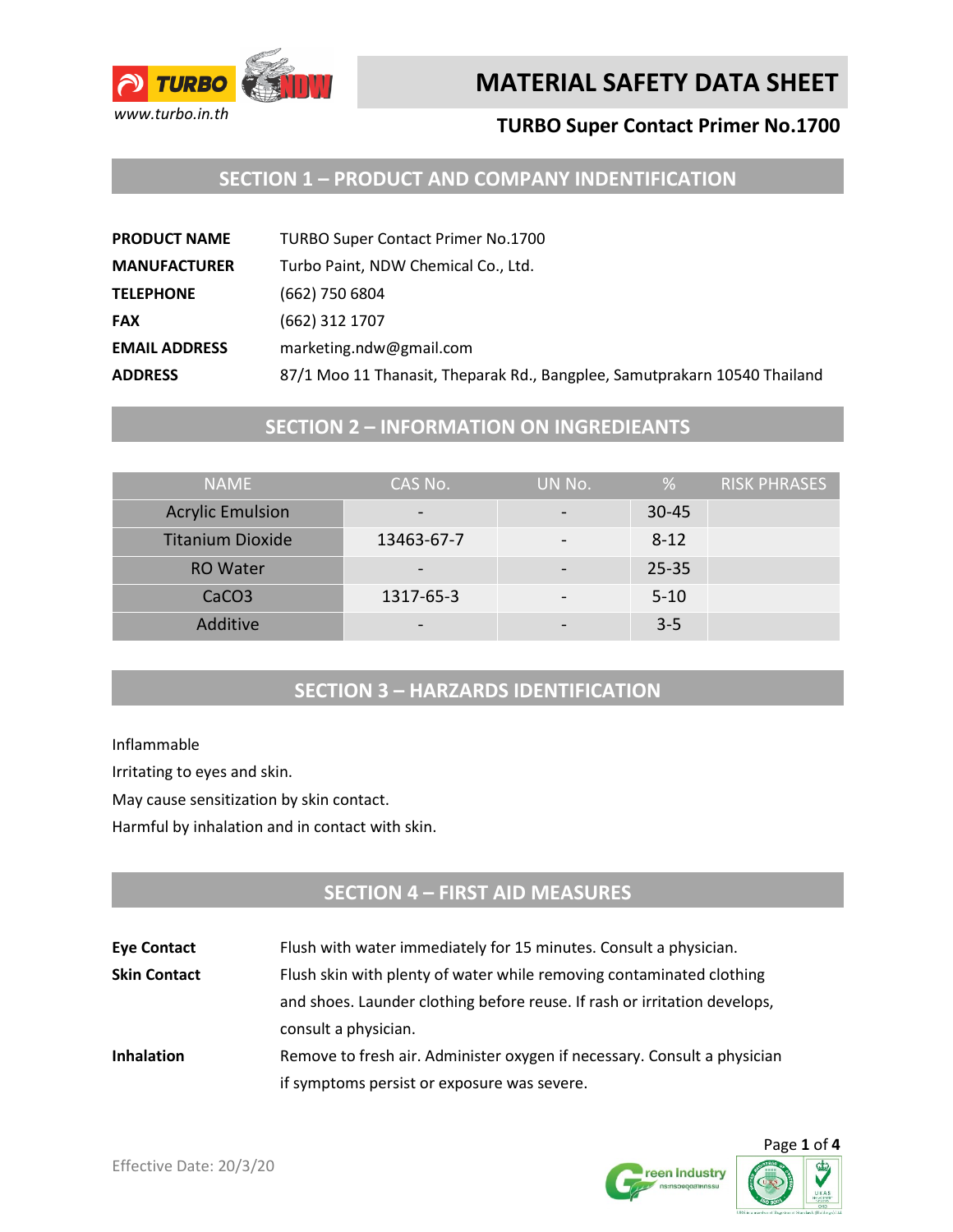

**TURBO Super Contact Primer No.1700**

**Ingestion** If swallowed do not induce vomiting. Seek immediate medical attention.

#### **SECTION 5 – FIRE AND EXPLOSION HAZARD DATA**

**Extinguishing Media** Recommended: alcohol resistant foam, CO2, powders, water spray. **Recommendations** Fire will produce dense black smoke. Exposure to decomposition products may cause a health hazard. Appropriate breathing apparatus may be required. Cool closed containers exposed to fire with water. Do not release runoff from fire to sewers or waterways.

#### **SECTION 6 – ACCIDENTAL RELEASE MEASURES**

**Personal Precautions** Exclude sources of ignition and ventilate the area. Avoid breathing vapor or mist. Refer to protective measures listed in sections 7 and 8. **Spill** Contain and collect spillage with non-combustible absorbent materials, e.g. sand, earth, vermiculite, diatomaceous earth and place in container for disposal according to local regulations (see section 13). Do not allow to enter drains or watercourses. Clean preferably with a detergent; avoid use of solvents. If the product contaminates lakes, rivers or sewage, inform appropriate authorities in accordance with local regulations.

## **SECTION 7 – HANDLING AND STORAGE**

| <b>Handling</b> | Do not get in eyes, on skin, or on clothing. Keep container tightly closed        |
|-----------------|-----------------------------------------------------------------------------------|
|                 | when not in use. Wear personal protection equipment. Do not breathe               |
|                 | vapors. Wash thoroughly after handling. If pouring or transferring materials,     |
|                 | ground all containers and tools. Do not weld, heat, cut or drill on full or empty |
|                 | containers. Avoid breathing vapors or spray mist.                                 |
| <b>Storage</b>  | Keep away from heat, sparks, open flames and oxidizing agents. Keep containers    |
|                 | closed. Store in a cool, dry place with adequate ventilation.                     |

#### **SECTION 8 – EXPOSURE CONTROLS / PERSONAL PROTECTION**

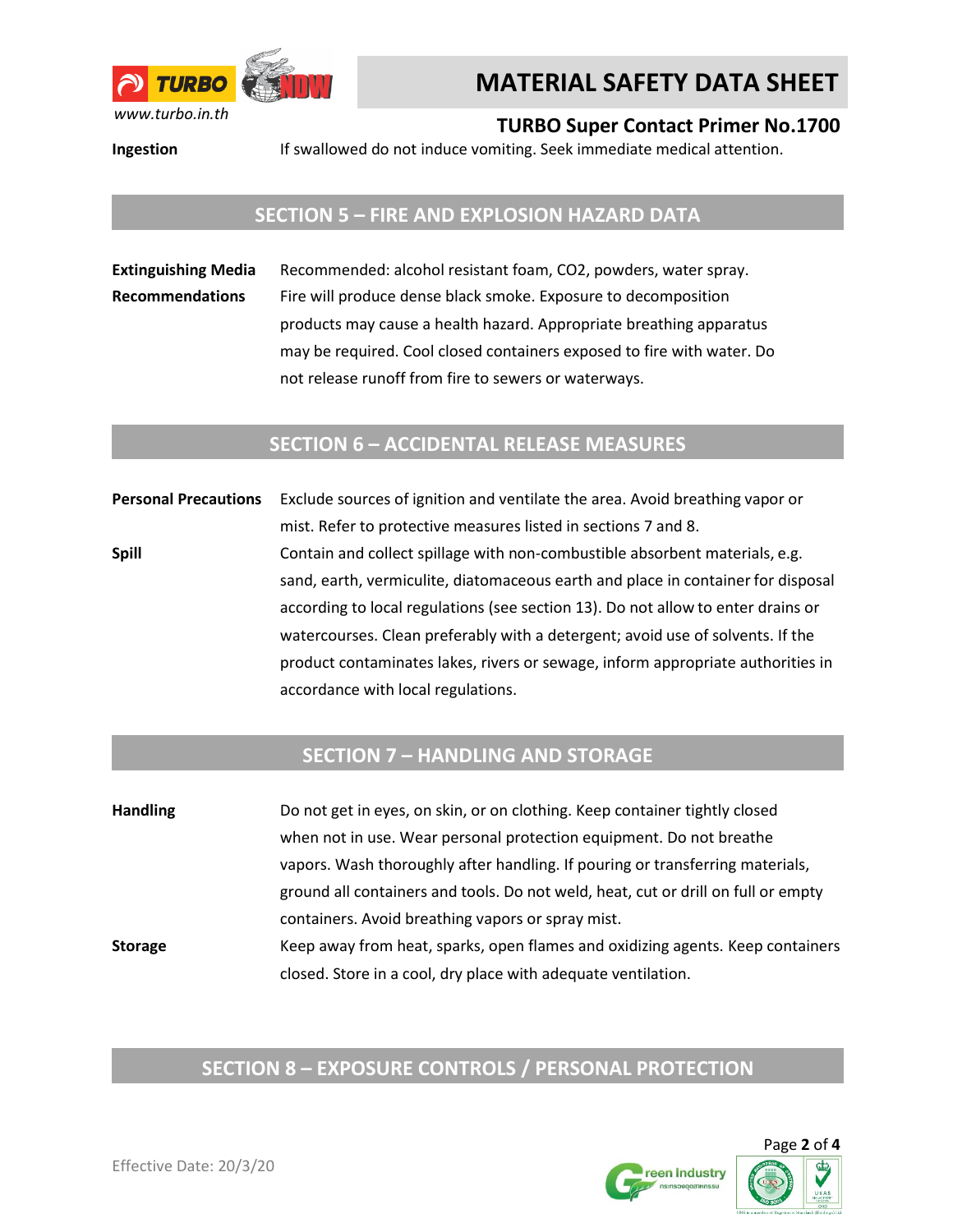

*www.turbo.in.th*

### **TURBO Super Contact Primer No.1700**

**Engineering Measures** Provide forced air ventilation when applying in confined spaces.

**Respiratory Protection** Unlikely to be necessary. Use approved chemical filter respirator.

Eyes Safety glasses or chemical eye goggles are suggested.

Hands Non-natural, non-butyl rubber gloves are recommended.

**Skin** Use protective clothing. Remove contaminated clothing and wash the affected with soap and water.

## **SECTION 9 – PHYSICAL AND CHEMICAL PROPERTIES**

| <b>Physical State</b>      | Liquid        |  |
|----------------------------|---------------|--|
| Color                      | Milky White   |  |
| Odor                       | Low Odor      |  |
| <b>Specific Gravity</b>    | $1.10 - 1.15$ |  |
| Viscosity                  |               |  |
| <b>Solubility in Water</b> | Soluble       |  |

### **SECTION 10 – STABILITY AND REACTIVITY**

**Stability** Stable under recommended storage and handling conditions (see section 7). **Hazardous Decomposition Products** carbon monoxide, carbon dioxide, smoke, oxides of nitrogen. **Strong exothermic reactions oxidizing agents, strong alkalis, strong acids.** 

## **SECTION 11 – TOXICOLOGICAL INFORMATION**

Not Available

## **SECTION 12 – ECOLOGICAL INFORMATION**

Prolonged or repeated contact may cause chronic dermatitis. Appreciable evaporation to air is expected in the environment.

#### **SECTION 13 – DISPOSAL CONSIDERATIONS**

#### **Method of disposal**



Page **3** of **4**

Effective Date: 20/3/20